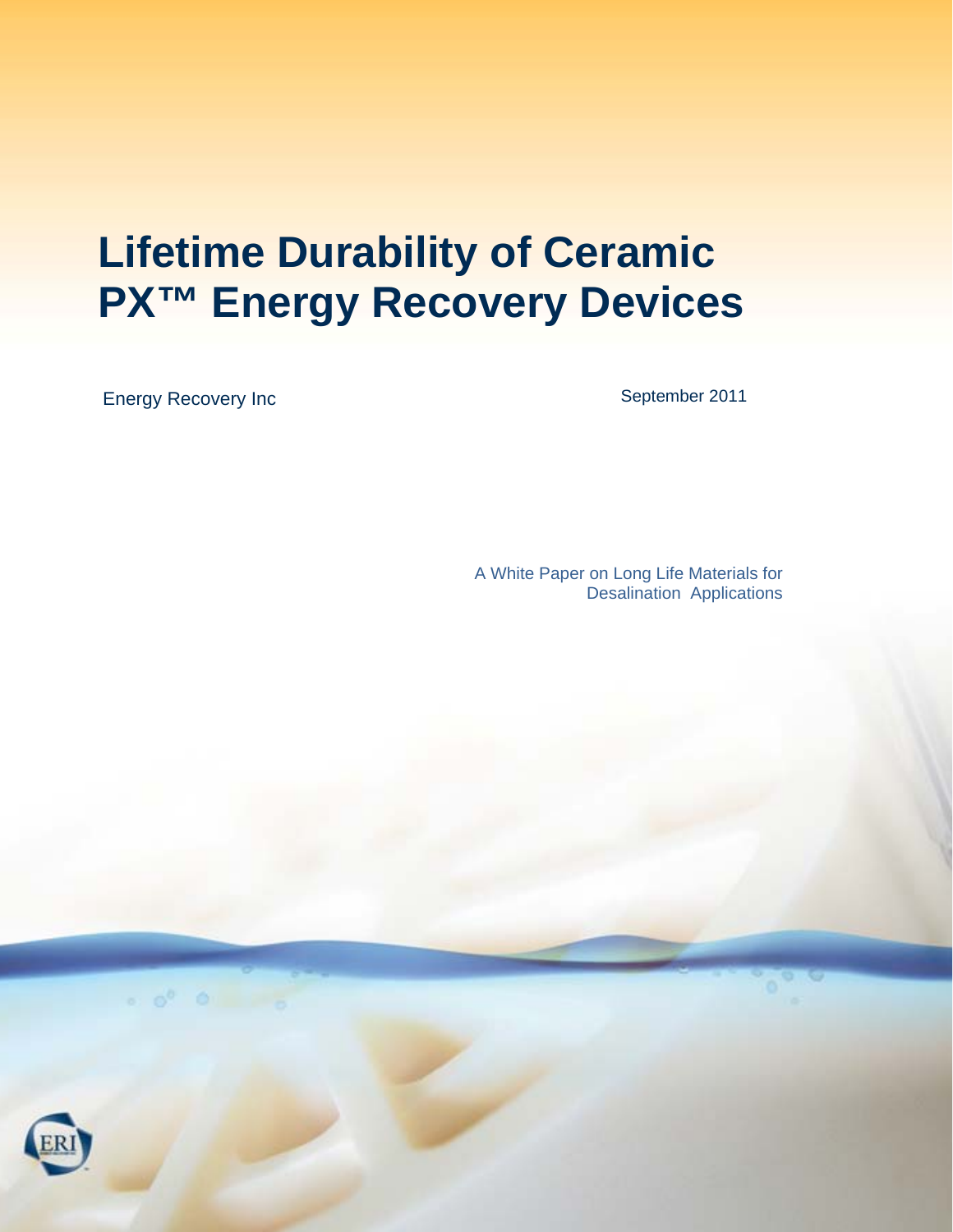# **Table of Contents**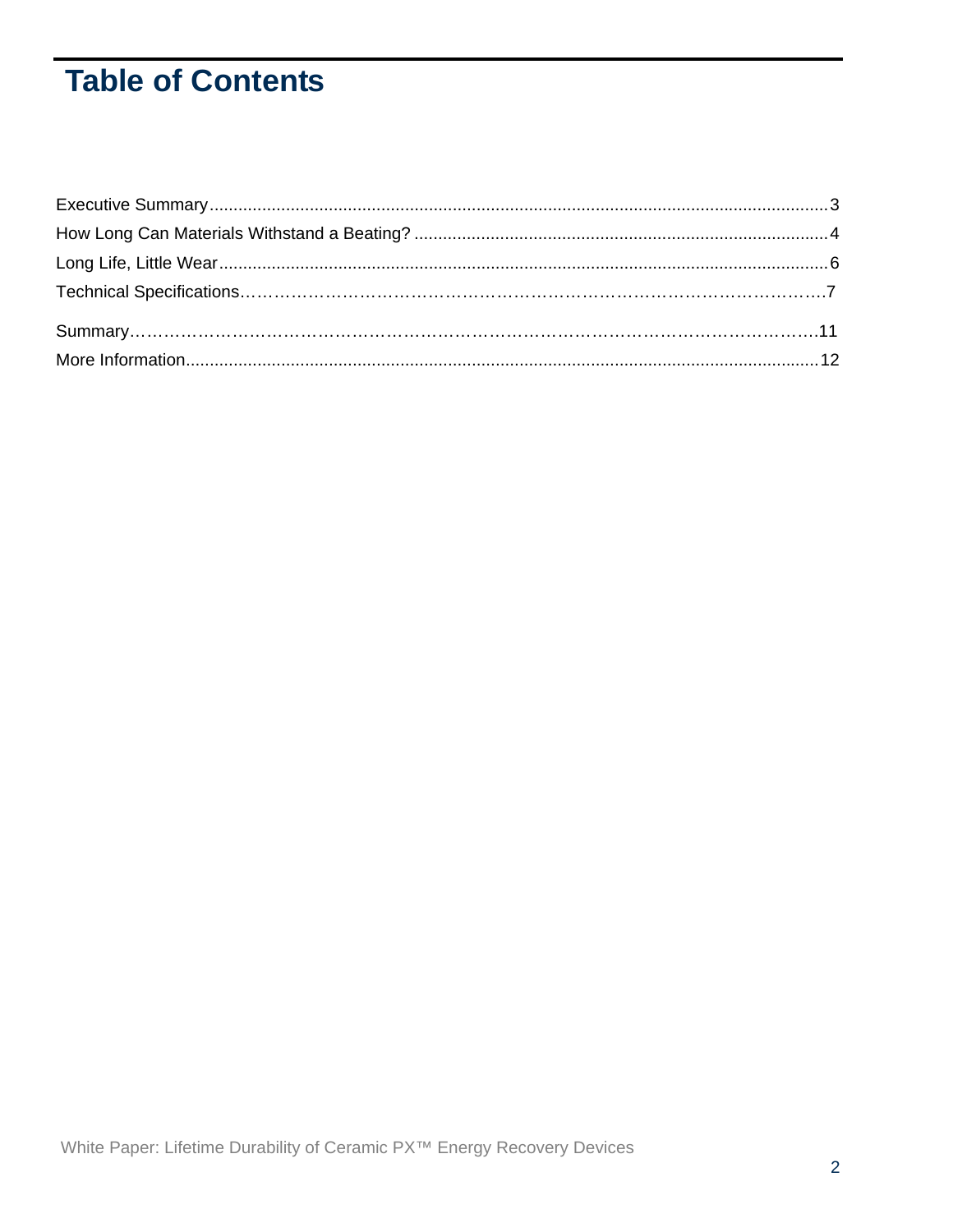### **Executive Summary**

#### **Overview**

In order to ensure the long-term and trouble-free lifetime of the seawater reverse osmosis (SWRO) process and its enabling technology, it is essential to utilize the most advanced and reliable materials of construction. One of the more advanced and unique materials currently in use in SWRO desalination applications is high purity (>99%) aluminum oxide (alumina) ceramics. Due to its hardness, self-lubricating properties, high compressive strength and chemical resistance, alumina ceramics create an ideal fluid bearing for the rigors of seawater applications, which perform in conditions that combine corrosive and potentially two-phase (solid/fluid) environments.

High purity alumina ceramics developed and manufactured by Energy Recovery Inc (ERI™) are particularly unique because of the innovative design of the company's PX™ devices and the intense conditions of SWRO plants in which they operate. When in use, the ceramicbased devices are supported by a seawater fluid bearing while rotating and being pressurecycled millions of times per year. The durability of ceramics in high pressure, corrosive seawater environments is fundamental to the success of these devices and is quantified and categorized throughout this paper. The enhancement of ERI material science and technological improvements has shown to improve the overall durability of the product and significantly reduce sound levels to below 81 decibels.

Technical data shows that at peak rates, ERI ceramics inside the PX device wear at less than 3 microns per year (.003 inches over 25 years). **The findings identify wear and prove that ERI alumina ceramics can last longer than 25 years in a seawater desalination reverse osmosis plant.** 

More than 9,700 PX units have been installed world-wide. Some units have been in operation for as long as 12 years. With zero failure as a result of PX technology designed ceramics, research indicates that PX devices will continue operating well into the future.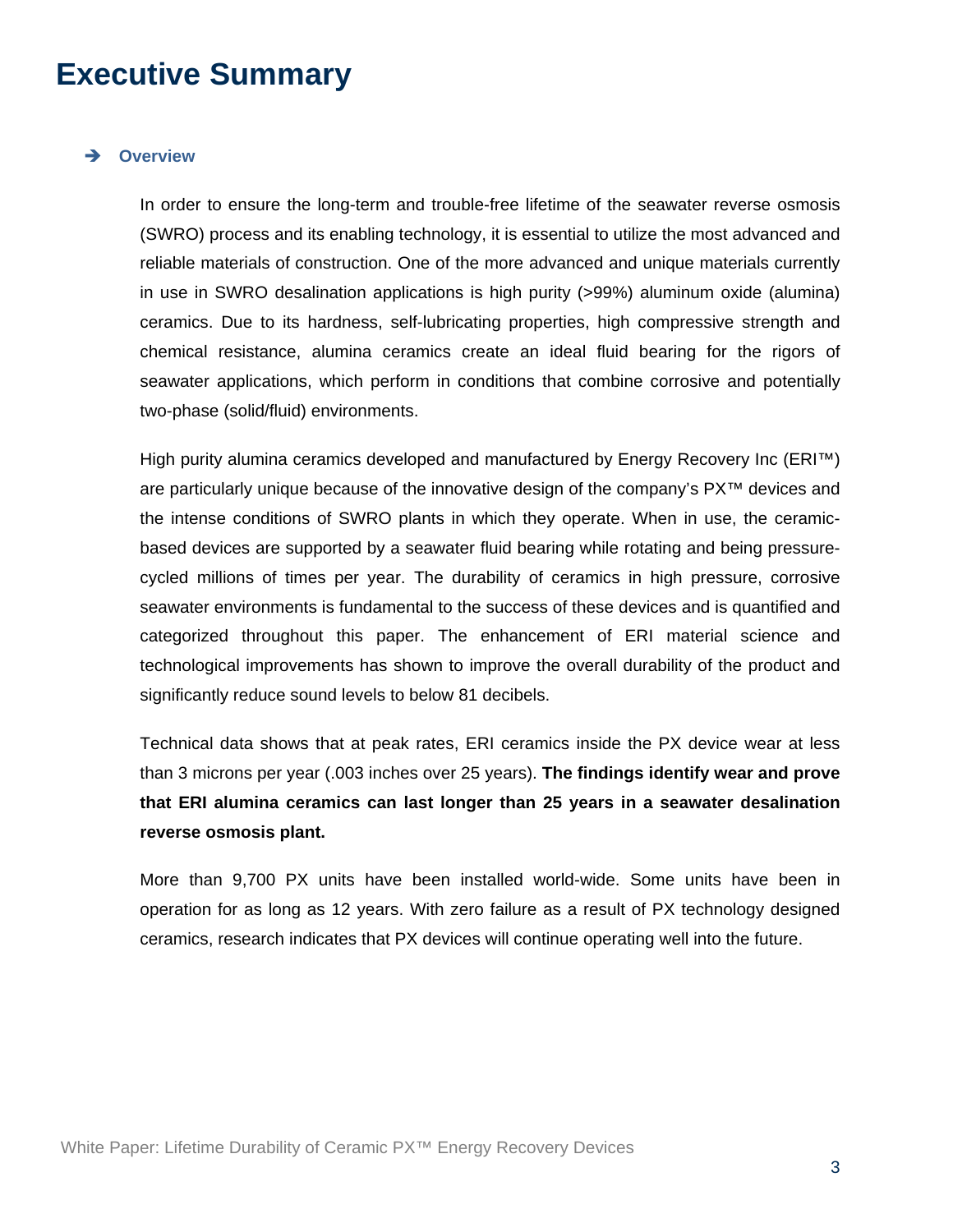# **How Long Can Materials Withstand a Beating?**

While every SWRO plant has to manage against the corrosion of engineering materials, plants operating in warm climates are a "worst case" environment for this issue. The corrosion of pipes and/or plant structural materials occurring in these hot and demanding conditions can lead to unplanned component failures, unnecessary downtime and costly repairs.

### *In fact, unplanned downtime can cost you up to \$15 million US dollars over the average life of a 120,000 cubic meters per day plant for 25 years.*

The combination of seawater, wind, sand, high humidity, warm water and processing chemicals create a challenge that most engineering materials cannot withstand. As a result, we see the expanding use of duplex (2205), super duplex (2507) and super austenitic stainless (AL6XN) steels in plant construction. These alloys actually protect themselves by growing a protective scale of corrosion byproducts. This protection keeps away crevice corrosion and prevents pitting that could lead to high pressure leaks or piping failures. However, as with all metals, there is always a risk that this layer is damaged and will be unable to repair itself, which can lead to locally weakening the surface corrosion resistance of the steel. In SWRO applications, plant operating conditions are not ideal and debris can enter process streams.

Other materials, such as soft polymers like polyethylene terephthalate (PET), acetal and UHMW, perform well in seawater, but are relatively soft and become dimensionally unstable unless consistently stored at the proper temperature. Because of low surface hardness, sand and debris are easily caught in sliding polymeric components such as the pistons or poppet valves found in piston-type work exchanger energy recovery devices. Captured debris can scratch through passivation layers on advanced stainless steels, causing galling and negatively and unpredictably affecting corrosion resistance.

The best materials for SWRO applications deliver certain advantages including:

- → Corrosion-resistance.
- $\rightarrow$  Dimensional stability.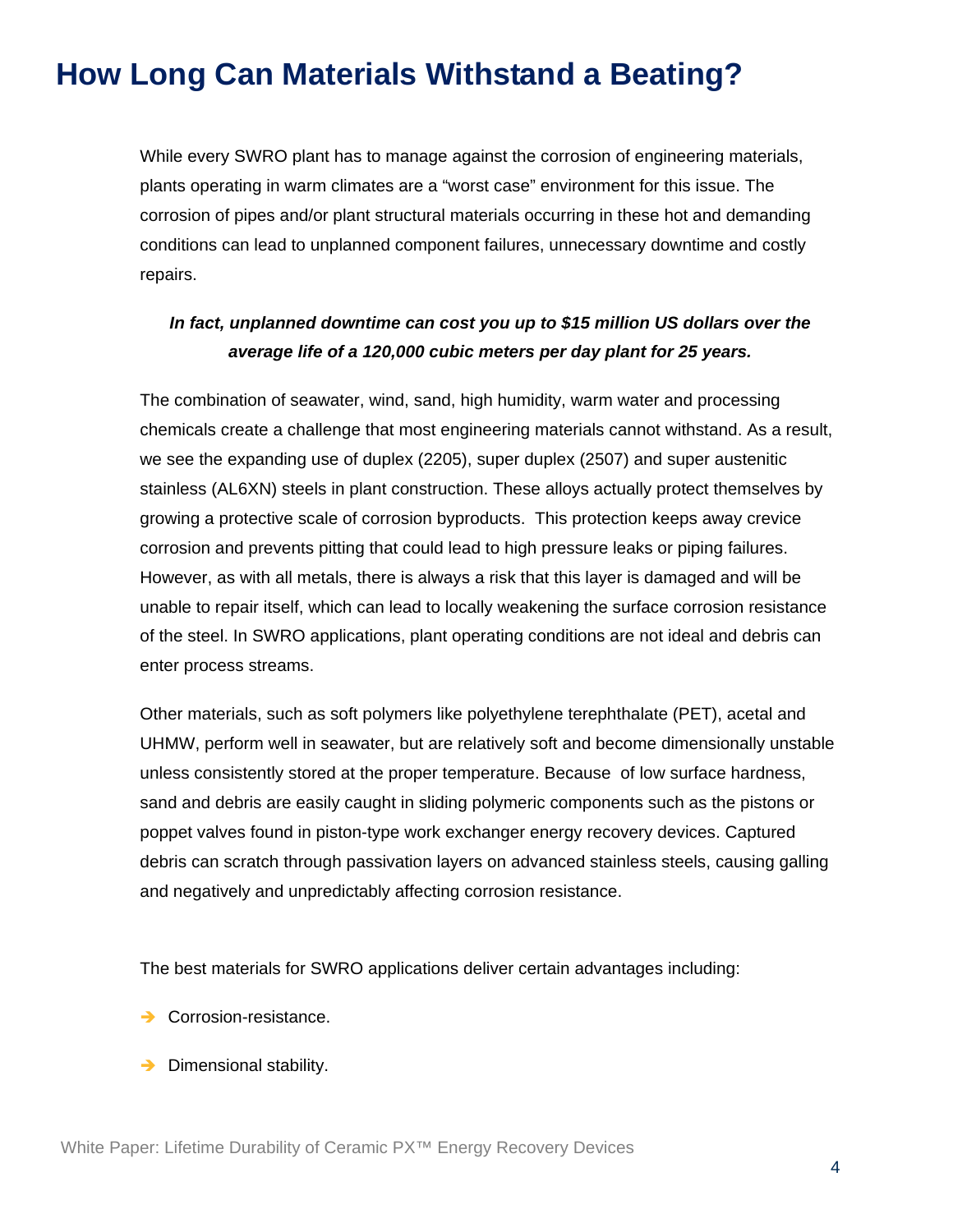$\rightarrow$  Debris-tolerance.

| <b>Alumina Traits</b>        | <b>Benefits</b>                                                       |
|------------------------------|-----------------------------------------------------------------------|
| Corrosion resistance         | No chemical reaction with<br>seawater                                 |
| <b>Dimensional Stability</b> | 98% the density of<br>sapphire, temperature<br>and pressure resistant |
| Debris-tolerance             | Pulverizes debris, able to<br>withstand up to 20<br>microns           |

TABLE 1. Alumina Traits and Benefits

### **A natural affinity to water**

Unlike alloys and soft polymers, alumina ceramics are stable and do not chemically react with seawater. Aluminum oxide is only exceeded by titanium oxide in its thermodynamic stability, thus making it one of the most corrosion-resistant engineering materials presently available. It is also electrically insulating and therefore cannot influence galvanic corrosion in metallic piping systems. Alumina is naturally hygroscopic in a pH range from 3 to 11 and therefore has a natural affinity for water.

This affinity to water is one of the reasons why alumina creates such a long lasting fluid bearing. High purity alumina is interestingly also found in the medical industry for orthopedic hip implants. The cushion of water above the ERI™ PX<sup>™</sup> ceramics is continually flushed of debris, dramatically reducing the chance for cohesive wear from foreign particles. Scratches from entrained debris are possible, but short lived, since they are pulverized by the much harder ceramics surfaces of the PX unit fluid bearings.

The PX device ceramics are strong, more than 98% the density of sapphire, and have surface hardness within 90% of the commercial orthopedic alumina ceramics trusted by doctors to be used in patients. In summary, alumina ceramics are able to withstand the long life durability required in desalination environments. In applications containing warm seawater and debris, metallic based components are chemically inferior to alumina ceramics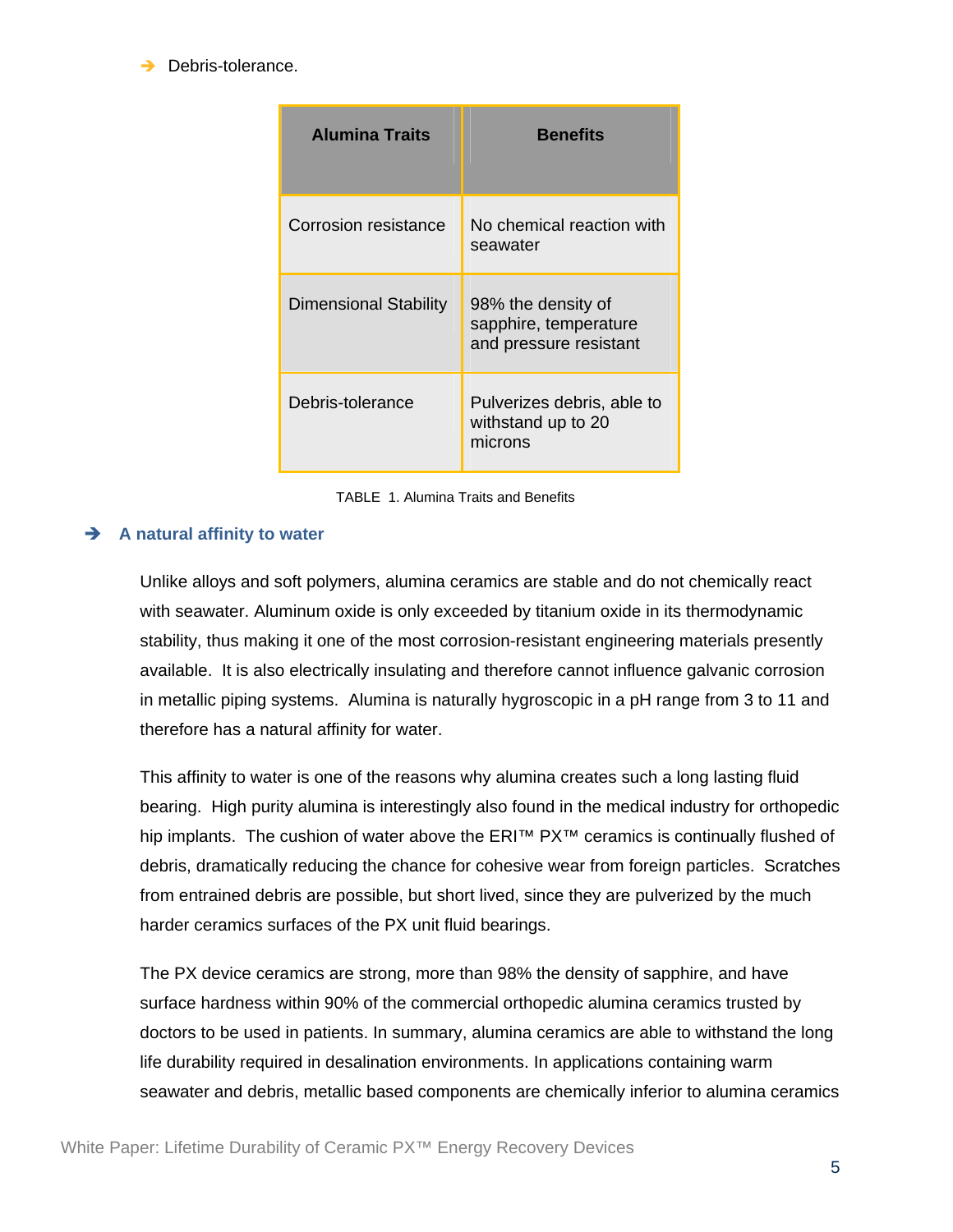since they are partially sacrificial and reliant on their own corrosion byproducts for selfprotection.



FIGURE 1. The strong hydrogen bonds that form between ceramic surfaces and seawater give ceramic materials wetting properties that are superior to those of metal and plastics.

## **Long Life, Little Wear**

PX<sup>™</sup> alumina ceramics formulated and manufactured by Energy Recovery Inc offer desalination plant owners and operators an exceptional value for their investment. PX device ceramics are tolerant to many types of environmental wear, and are able to operate at high efficiency even after long operations and extended periods of use.

Based on vast experimental data and observations gathered from more than 9,700 devices deployed throughout the company's many years of service, ERI has observed only three modes of physical wear in the PX unit application. These ceramic wear modes are contact erosion, cohesive (particulate) wear, and localized fluid wear. Wear from each of the modes is subtle and therefore careful analysis is required to quantify exact rates.

Alternatively, hydraulic performance may also be used to extrapolate the possible end of life for the unit. Contact erosion wear results in local smoothing of the PX surfaces, while cohesive wear is caused by large debris (>20 microns) and results in localized scratches on the device. Fluid wear results in localized surface roughness changes and can occur in devices that are operated outside of their hydraulic design envelope, however it is very rare and does not appear to measurably affect the performance of the device. The PX unit design is tolerant to most types of wear, thus allowing it to operate at high efficiency even after occasional abuse.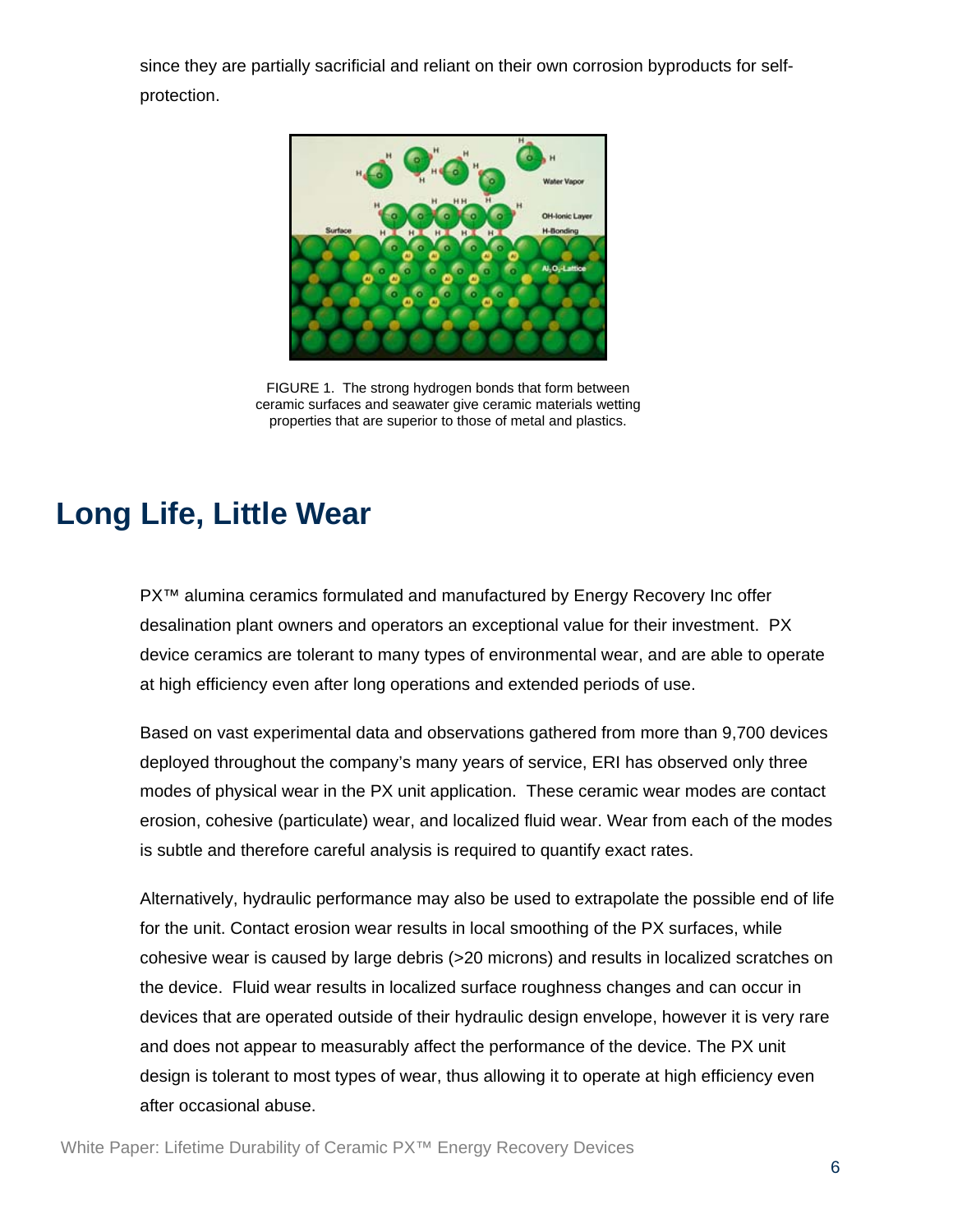# **Technical Specifications**

### **→** Long term performance and high efficiency from Perth seawater desalination plant **analysis**

All PX™ devices are fully tested before shipment. Hydraulic performance data is comprised of eight different measured parameters that are used in the calculation of the device's overall hydraulic efficiency. For example, to quantify the effects of ceramic wear on PX device performance, four PX-220 units were retrieved from the Perth Seawater Desalination Plant in Kwinana, Australia, and performance tested after four years of actual SWRO process exposure. All four units exhibited average efficiencies *equal to or greater than 96%*  at 220 [gpm] on a production test stand.

Overall, test results showed that all four units tested within 0.5% of the original values measured prior to shipment in 2005. Additionally, all four units investigated met original product efficiency requirements. The ceramics did not exhibit any measurable degradation during performance testing.

### *Overall, the long term efficiency of the PX-220 devices in operation for more than four years performed at over 96% - well within the original design parameters.*

#### **Physical wear analysis of PX™ device ceramics**

ERI™ engineering regularly evaluates used components for physical wear. To complement this data, ERI developed materials testing capabilities. To date, quantifying the measure of wear of ERI ceramics using this test generates results that are undetectable; even when operated at almost 10 times the designed thrust load applied to the PX unit. ERI has been unable to quantify wear rates on ERI ceramics using this test since wear channels generated are within the limits of ERI test metrology; even when operated at almost 10 times the designed thrust load applied to the PX unit.

Studies suggest that friction couples made from ERI's ceramic materials, including our internally formulated ERI 998, wear at peak rates less than three microns per year (.003 inches over 25 years). This result is comparable to studies of biomedical alumina ceramics, such as "Biolox Forte" from Ceramtec, which indicates average wear rates of alumina ceramic couples in water can be as low as one micron per year<sup>1</sup>. Since laboratory testing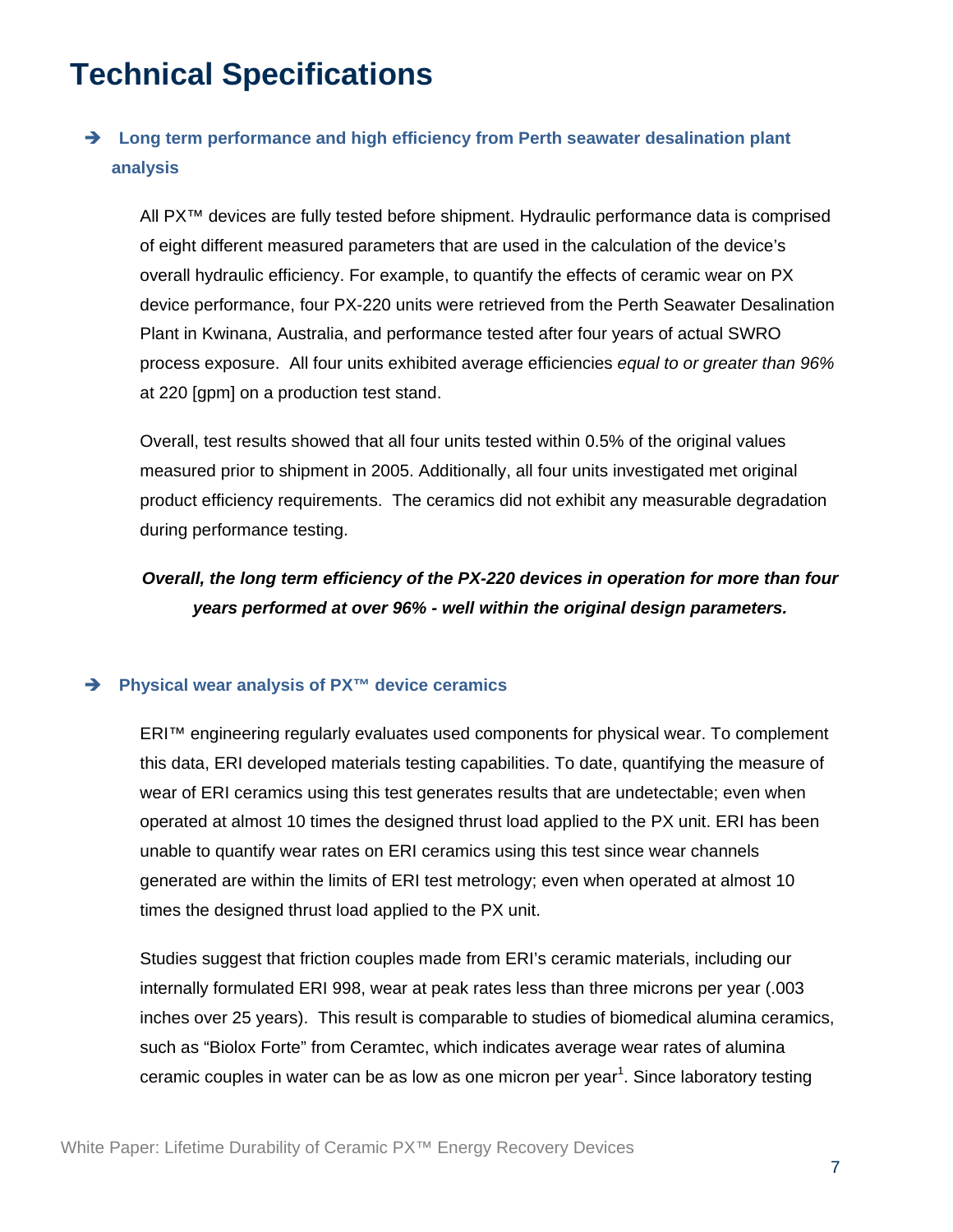based wear rates are very low, ERI has determined that data gathered from deployed PX™ device ceramics is far more valuable.



FIGURE 2.ERI Submersible "Pin on disk" Ceramic wear testing apparatus

Many techniques were utilized to physically measure and quantify wear patterns on recovered PX™ units operating for more than four years. Physical wear was so slight in many cases that pencil marks, written by original production personnel during the grinding phase, were still visible on the rotors when disassembled. Characterization of wear was a difficult task since dimensional changes in the PX device are barely detectable using production inspection gauges and the naked eye. Photos of "as-ground" and used ceramic surfaces can be seen for comparison in Figure 3.



FIGURE 3**.** "As-ground" ceramic surface in comparison localized scratches from large (>>20 micron) entrained debris on used PX ceramic surface

To fully evaluate wear on alumina that has been in operation for more than four years, ERI™ conducted research to understand contact stress. Wear detected on the PX device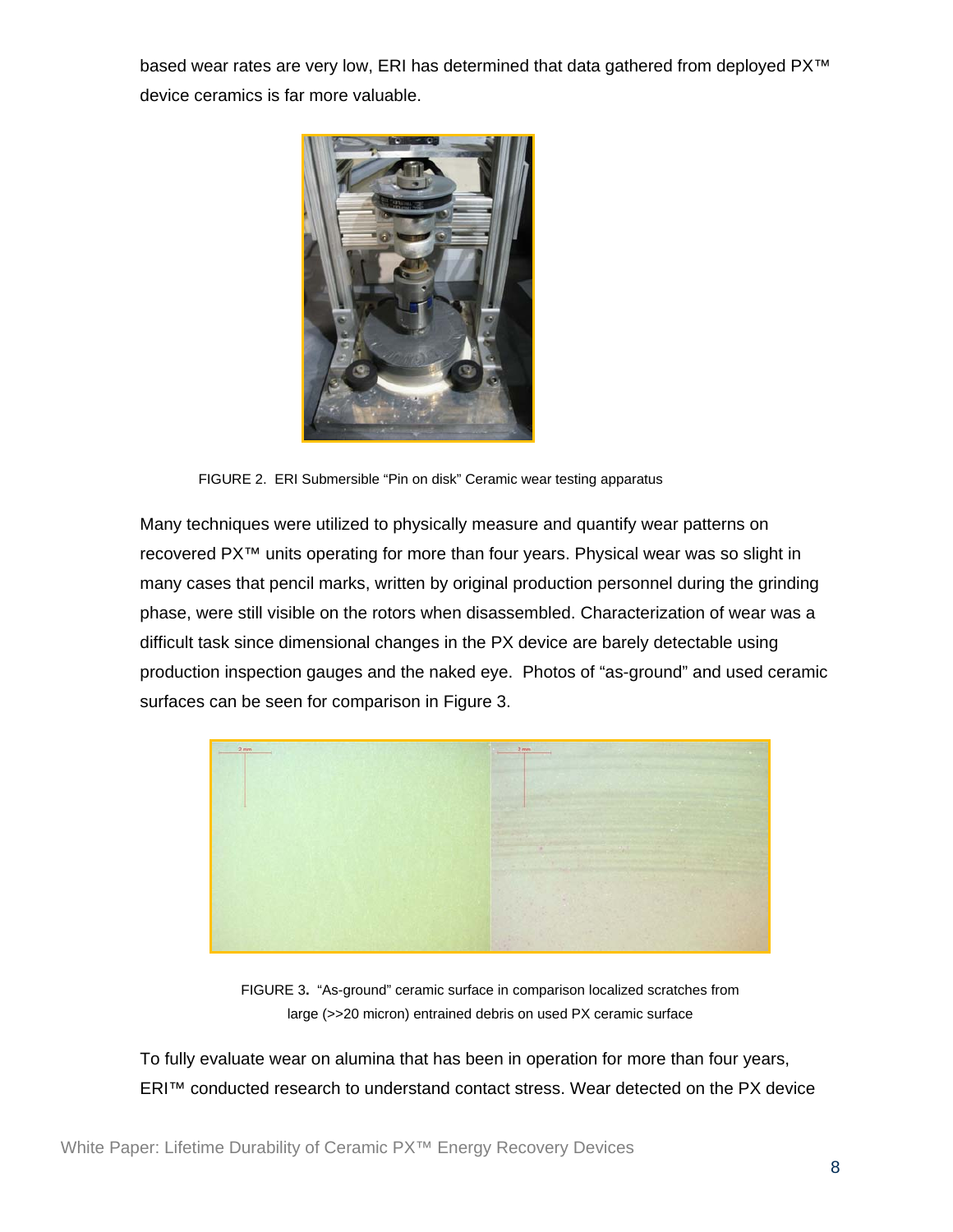ceramic components, operating for more than four years, appears to be typical for an alumina fluid bearing. Alumina ceramics wear via plastic deformation and micro-fracture were driven by localized contact stresses. Since the PX<sup>™</sup> device uses fluid bearings and large contact surfaces, overall macroscopic stresses that generate wear on PX unit ceramic surfaces can only be attributed to gravity when seawater is not flowing.

As an engineering material, high purity alumina does not wear at low applied loads since the material has to overcome hydrostatic and threshold contact forces to trigger physical wear. Alumina wears at higher contact loads and becomes smoother by dulling micro scratches from fabrication related grinding. Localized contact stresses are reduced as surface micro scratches disappear, therefore resulting in a continually declining wear rate at constant applied load. Foreign particles, such as sand, can momentarily generate stresses that can cause highly localized wear such as surface scratches. However, since these particles are softer than alumina they crumble and are washed away as they leave witness marks on the surface.

- $\rightarrow$  High strength and hardness fine grained alumina, such as ERI998, perform better in regards to wear and debris resistance in comparison to lower purity commercial ceramics.
- In general, the smoothing "break in" type behavior is natural and self-limiting for fine grained and high purity alumina ceramics.
- $\rightarrow$  Based on hydraulic testing data, this wear does not measurably affect performance of the device after more than four years in operation.

Determination of ceramic component wear based on comparing dimensional changes to "as new" measurements is microscopic to quantify even after more than four years of service. Measured dimensional changes from macroscopic wear were within the magnitude of metrology limits and experimental error. Wear patterns qualitatively suggest that the rotor is becoming rounder and smoother over time. As stated, this wear does not measurably affect the performance of the device.

The sleeve looked less affected by physical wear than other PX™ device ceramics. Rotor to end cover clearances also appear to increase slightly as the adjacent material surfaces in the PX device polishes and planarize each other, with peak material wear rates being far less than four microns per year; which corresponds with data published on alumina hip implants<sup>2</sup>. Dimensional clearance changes near occasional divots or scuffs were not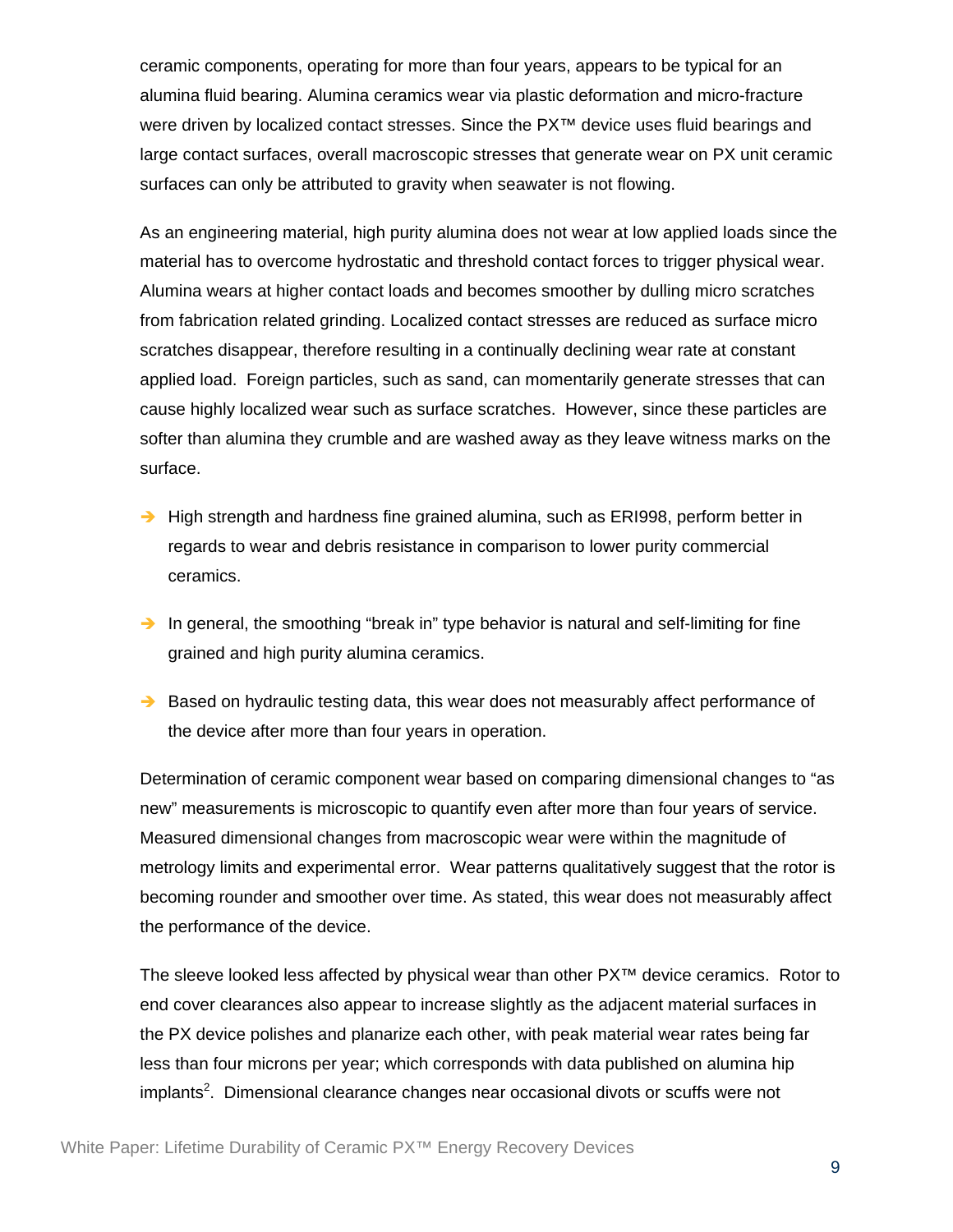measurable by the coordinate measuring machine (CMM), and results indicate that overall surface wear rates are relatively uniform and inert. It is likely that starting and stopping the device causes most of this wear and the occasional scuff marks characterized in the next section. In addition, during plant start-up, debris was observed in many of the PX<sup>™</sup> units' system and therefore may be the source of these scuffs.

Following dimensional evaluation, rupture strength and physical property analysis was conducted on recovered PX-220 ceramics. Table 2 provides a summary of the specific gravity and hardness Vickers data from the harvested ceramics as well as data from ceramics currently being produced in-house. This destructive testing revealed that the material strength, hardness, grain size, and physical properties were unchanged and remain within ERI engineering specifications.

### *Tests indicate that there is no anticipation of physical property degradation of alumina ceramics in the PX unit over the lifetime of the device.*

Recent developments in ERI material science efforts indicate that the new formulation has further improved performance. The data in Table 2 and Figure 4 depicts specific improvements made to ERI ceramics. The newly formulated ERI998 Gen 2 is being launched with a new and improved PX device called the PX-Q300.

| <b>Material</b>               | <b>Specific</b><br><b>Gravity</b><br>(g/cc) | <b>Claimed</b><br><b>Specific</b><br><b>Gravity</b><br>(g/cc) | <b>Hardness</b><br>(GPa) | <b>Claimed</b><br><b>Hardness</b><br>(GPa) | Purity (%) |
|-------------------------------|---------------------------------------------|---------------------------------------------------------------|--------------------------|--------------------------------------------|------------|
| <b>ERI998 Gen 1</b><br>(2005) | 3.925                                       | > 3.91                                                        | 15.4                     | >14.9                                      | 99.8       |
| <b>ERI998 Gen 2</b><br>(2011) | 3.932                                       | > 3.91                                                        | 17.5                     | >16.0                                      | 99.8       |

TABLE 2. Data from Lab Testing of Ceramic Components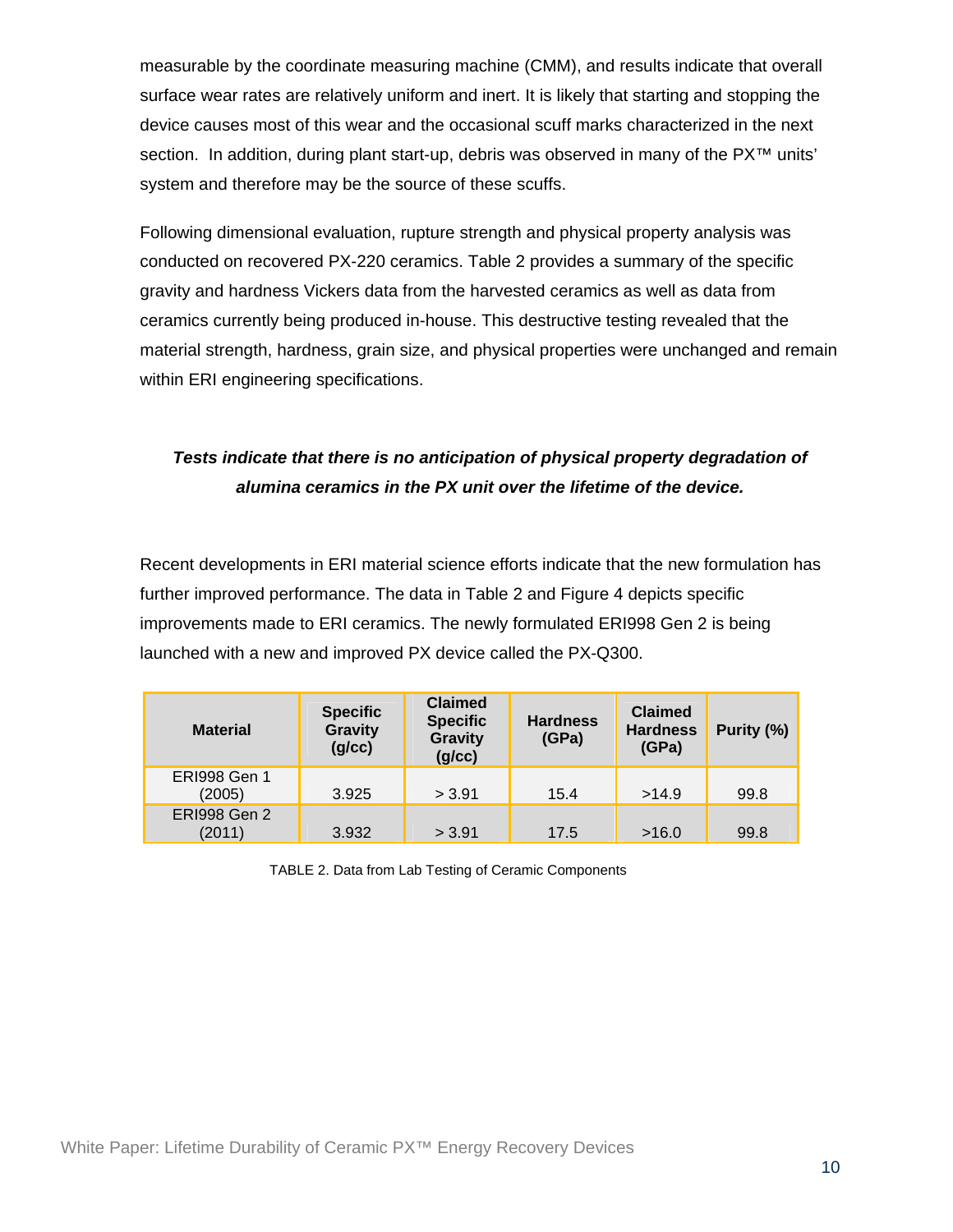

FIGURE 4. The current generation ERI998 ceramic has improved considerably over previous generations and is now produced at the San Leandro facility in California.

# **Summary**

Overall, dimensional wear analysis data from evaluating used PX™ units, in combination with laboratory and materials tests, predicts an *overall lifetime exceeding 25 years for the*  **PX ceramics** when operated within specifications using seawater. Hydraulic performance data from evaluating recovered PX220s reveal no quantifiable hydraulic performance changes within the first four years of operation, supporting claims that minimal observed wear does not affect hydraulic performance. Based on the general behavior of full ceramic wear coupled with full fluid film lubrication, ERI does not foresee hydraulic performance degradation over the lifetime of the device<sup>3</sup>.

*ERI PX Device Ceramic Materials are Designed for a Lifetime.* 

*The economics of using PX energy recovery devices from an operations and capital costs benefit analysis prove that the ERI technology is the optimal solution with a significant advantage over competitive piston-type work exchanger devices that contain suboptimal materials and require unplanned maintenance.* 

More than 9,700 PX units have been installed world-wide. Some units have been in operation for as long as 12 years. With zero failure as a result of PX technology designed ceramics, research indicates that PX devices will continue operating well into the future.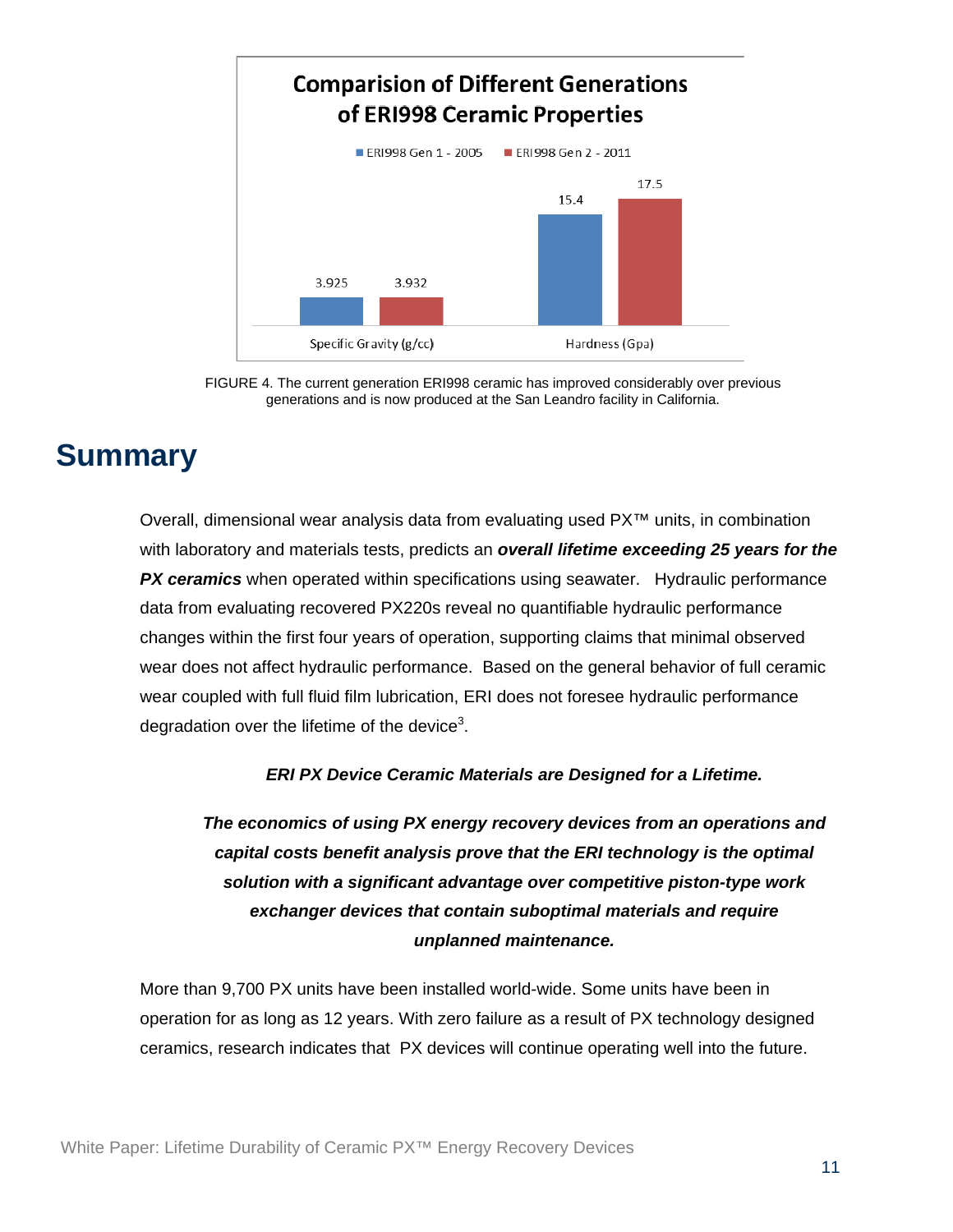#### **Contact Us**

| Name:  | Timothy Dyer, Chief Technology Officer |
|--------|----------------------------------------|
|        | Address: 1717 Doolittle Drive          |
|        | San Leandro, California                |
|        | 94577                                  |
|        | USA                                    |
| Email: | tdyer@energyrecovery.com               |
|        | Website: www.energyrecovery.com        |
| Tel:   | $+1$ (510) 483 - 7370                  |

### **More Information**

For the latest information about our product and services, please visit our website: www.energyrecovery.com

#### **References**

1. Elke R. Particle Disease: Status and Today's Solution. Garino J, Willmann G. Bioceramics in Joint Arthroplasty, Georg Thieme Verlag Stuttgart, New York 2002.

2. Früh, Willmann G, Pfaff H.G. Wear Characteristics of Ceramic-On-Ceramic for Hip Endoprostheses. Biomaterials, 1997, 18, 873.

3. A study completed by the Research Center for Biomedical Engineering in Kyoto, Japan. Zhou Y.S, Ohashi M, Ikeuchi K. Start Up and Steady State Fri Friction of Alumina Against Alumina. Wear, 1997, 210, 112-119.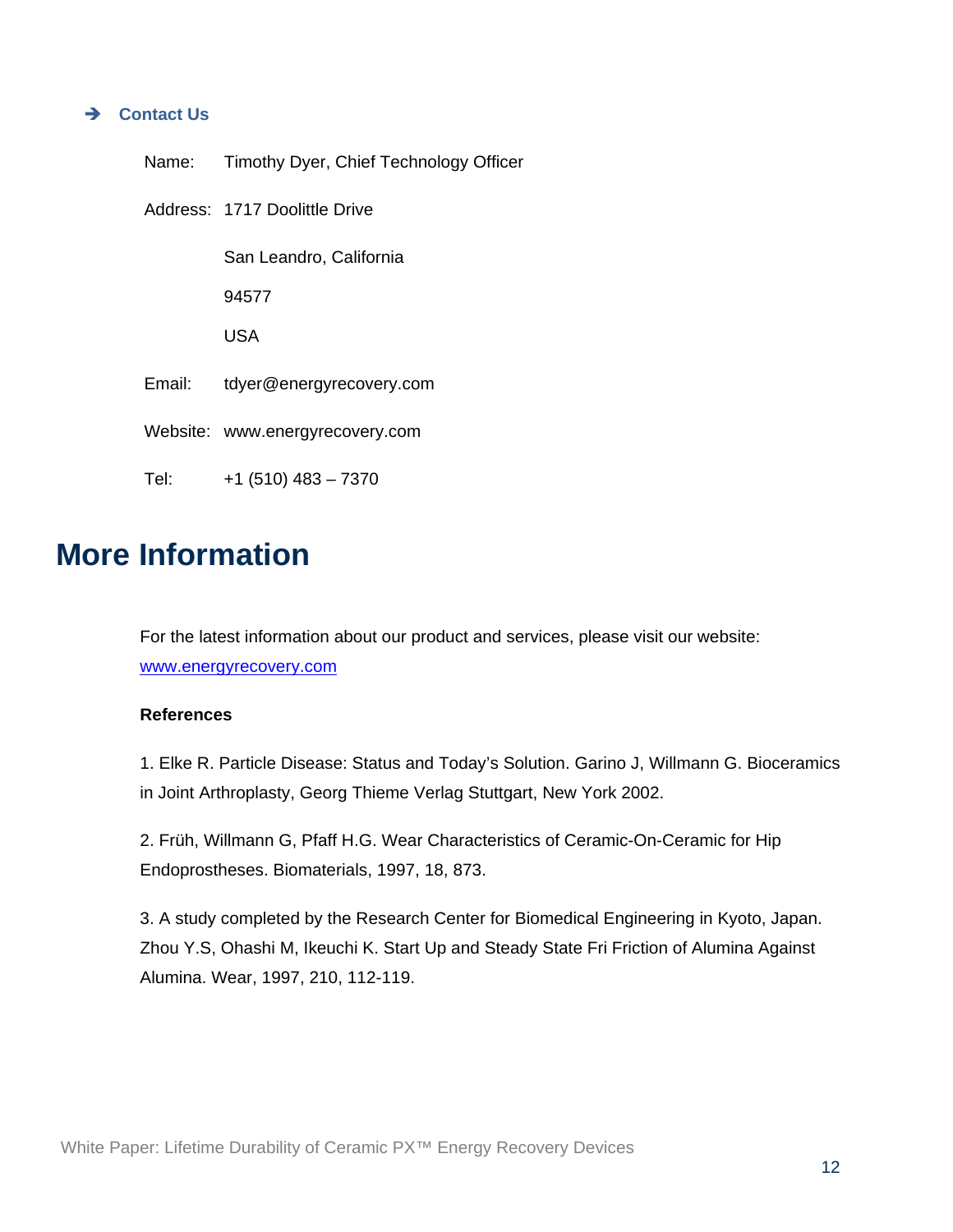# **Disclaimer**

**© Energy Recovery, Inc. 2011.** All rights reserved. No part of this document or its contents may be reproduced, republished, publicly displayed, uploaded, translated, transmitted or distributed without the prior written consent of Energy Recovery Inc.

Information contained in this document is subject to change without notice and is provided on an "as-is" basis. Energy Recovery Inc. disclaims all warranties, express or implied, including, but not limited to, warranties of non-infringement, accuracy and fitness for a particular purpose, except as provided by written agreement.